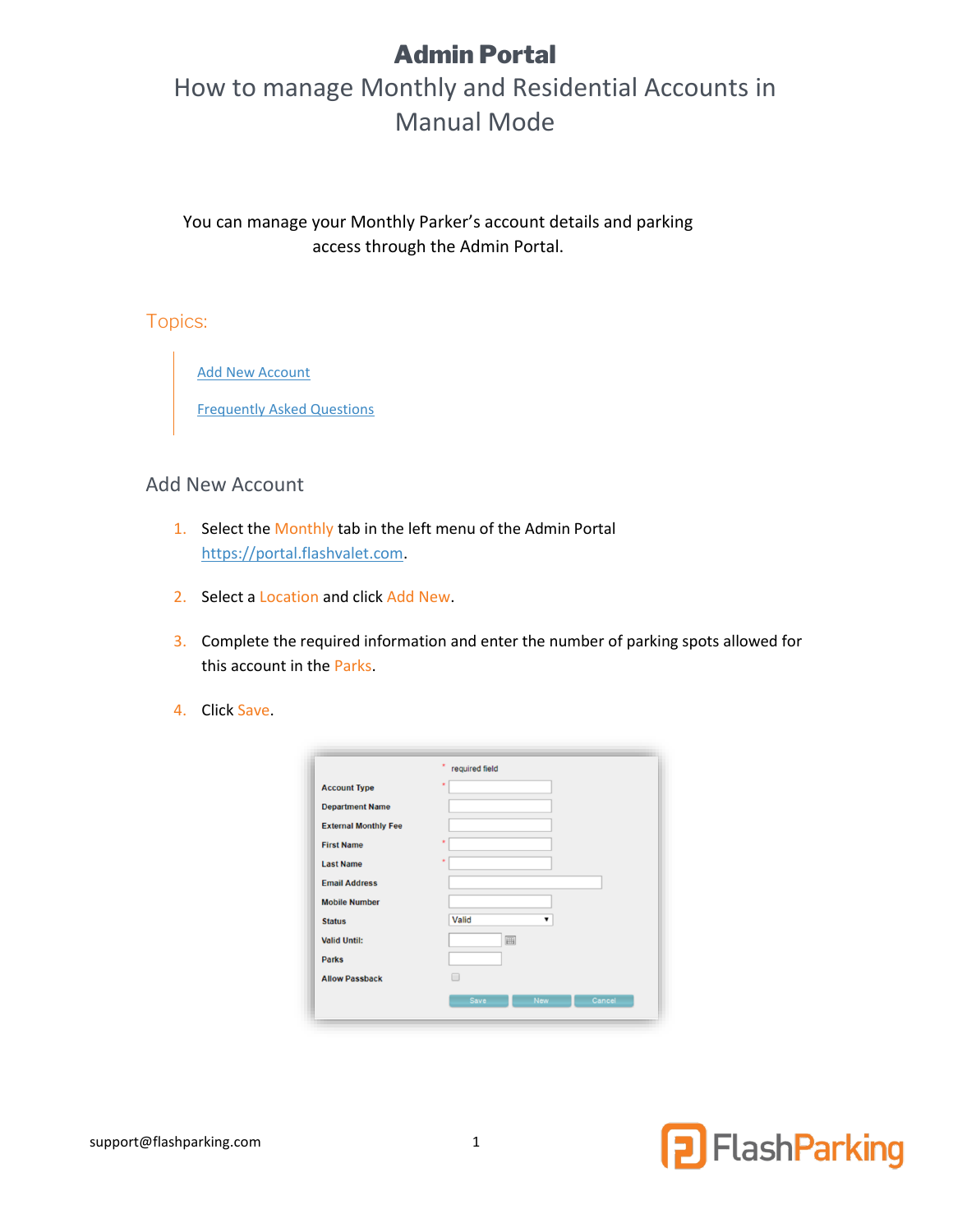- 5. Enter Contact and Vehicle Information.
- 6. Add a Mobile Number to allow parker to text request their vehicle.
- 7. Select Add New under the Cars section and enter vehicle information. Please note: The Nickname is required and will be how the system identifies the car if one account has multiple cars linked.
- <span id="page-1-0"></span>8. Add Decal and Key Tag numbers in the following format: [monthly location alpha prefix][6-digit number on the tag].

| <b>First Name</b> | <b>Last Name</b> | Mobile Number   ID Tag |       |              |         |              |               |
|-------------------|------------------|------------------------|-------|--------------|---------|--------------|---------------|
| Jane              | Doe              | $(555) 555-5555$       |       |              |         |              |               |
|                   |                  | Add New                |       |              |         |              |               |
|                   |                  |                        |       |              |         |              |               |
|                   |                  |                        |       |              |         |              |               |
|                   |                  |                        |       |              |         |              |               |
| Cars              |                  |                        |       |              |         |              |               |
| <b>Name</b>       | <b>Make</b>      | <b>Model</b>           | Color | <b>State</b> | License | <b>Decal</b> | <b>ID Tag</b> |